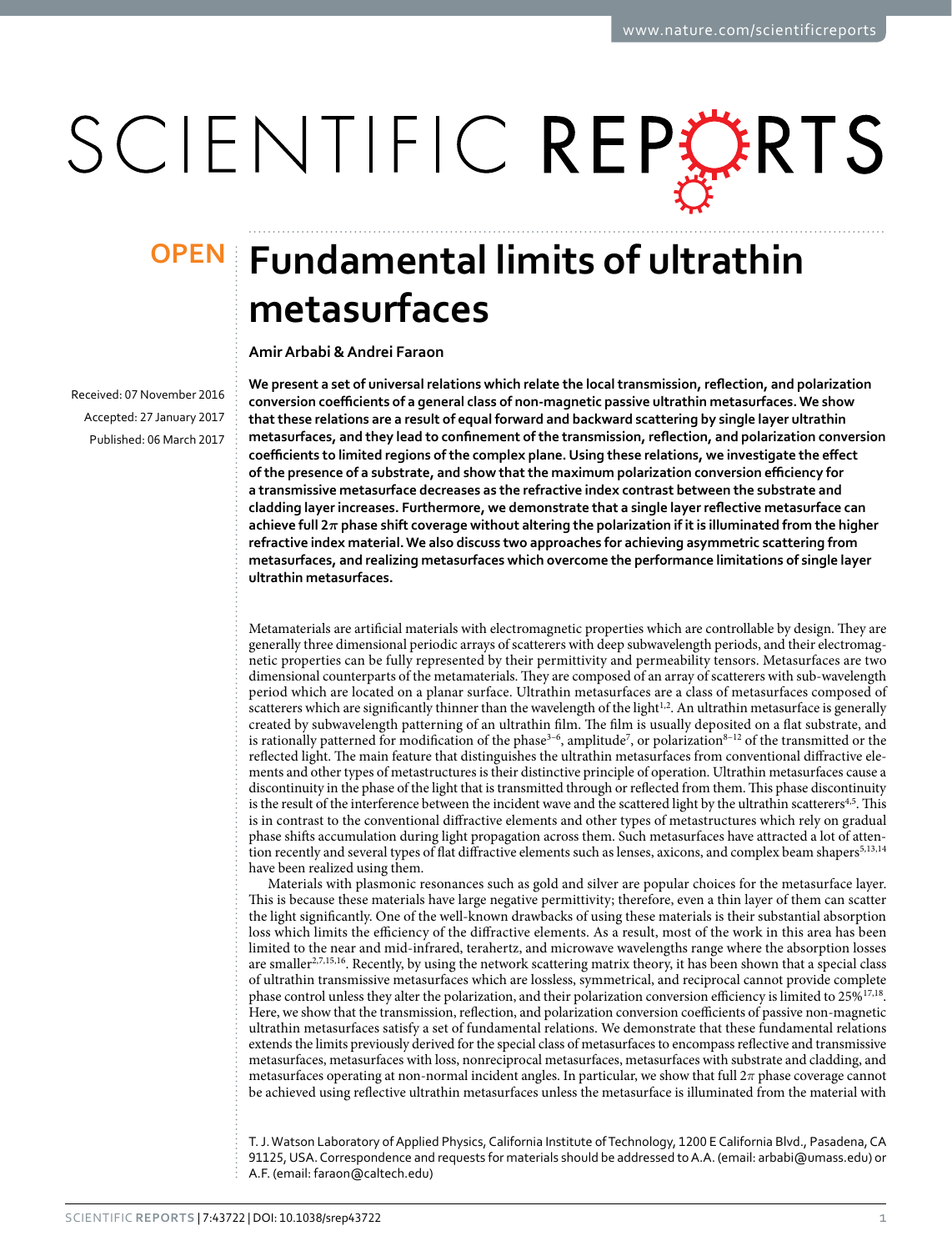

<span id="page-1-0"></span>**Figure 1.** Schematic illustrations of (**a**) a metasurface with gradually varying scatterers, and (**b**) a periodic metasurface. (**c**) Cross section view of the periodic metasurface shown in (**b**). A normally incident plane wave is impinging on the metasurface. The transmitted and reflected plane waves, and the polarization converted plane waves are also shown. (**d**) Illustration of the equivalent volume current density that has replaced the periodic metasurface.  $E_i$ ,  $E_{r0}$ , and  $E_{t0}$  are the electric fields of the incident, reflected and transmitted plane waves for a bare interface, respectively. The electric field of the light scattered by the metasurface is labeled by **E**s|| for the part with the same polarization as  $\mathbf{E}_{r0}$  and  $\mathbf{E}_{r0}$ , and by  $\mathbf{E}_{s\perp}$  for the part with polarization orthogonal to the polarizations of  $\mathbf{E}_{r0}$  and  $\mathbf{E}_{t0}$ .

higher refractive index. We also show that the inability of the transmissive metasurfaces for achieving 2*π* phase coverage is conserved for lossy metasurfaces and asymmetric metasurfaces (i.e. when the substrate and cladding have different refractive indices). We also demonstrate that the maximum achievable polarization conversion efficiency depends on the refractive index contrast between the substrate and the cladding layer, and it decreases for transmissive metasurfaces as this refractive index contrast increases, while it increases beyond 25% for reflective metasurfaces illuminated from the material with higher refractive index. We show that the main source of these performance limitations is the lack of phase retardation as the light propagates through the metasurface layer, and we suggest two methods for realization of metasurfaces with higher efficiencies.

#### **Results**

We consider an ultrathin metasurface which is composed of an array of potentially dissimilar subwavelength passive and non-magnetic scatterers. A schematic illustration of such a metasurface is depicted in [Fig. 1\(a\)](#page-1-0). The scatterers are resting on a substrate with refractive index of  $n<sub>2</sub>$  and are surrounded by a cladding material with the refractive index of  $n_1$ . We assume that the scatterers have a thickness of  $h$  which is much smaller than the wavelength of light in the cladding material (i.e.  $h \ll \lambda_1 = \lambda_0/n_1$ ). The metasurface locally modifies the amplitude, phase, or polarization of an incident light either in transmission or reflection. For weakly coupled and gradually varying scatterers, the metasurface can be modeled as a surface with spatially dependent local reflection and transmission coefficients.

For each of the scatterers comprising the metasurface, we can form a periodic metasurface by arranging that scatterer on a periodic lattice similar to the lattice of the original metasurface in the vicinity of that scatterer. An example of such a periodic metasurface is shown in [Fig. 1\(b\).](#page-1-0) The reflection and transmission of such a periodic metasurface approximates the local reflection and transmission of the original metasurface at the location of that scatterer. Thus, the properties that we establish for the reflection and transmission coefficients of the periodic metasurface are applicable to the local coefficients of the original metasurface.

We assume that a plane wave is normally incident on the periodic metasurface as shown in [Fig. 1\(c\).](#page-1-0) Since the period of the metasurface is smaller than the wavelength in both the surrounding materials, only the zeroth order transmission and reflection are propagating waves. In general, the transmitted and reflected light waves do not have the same polarization as the incident light. We decompose each of the transmitted and reflected plane waves into two plane waves with orthogonal polarizations. We represent the transmission and reflection coefficients for the parts of the light with the same polarizations as the plane waves transmitted through and reflected from a bare substrate-cladding interface (e.g. the interface without the metasurface) by  $t_{||}$  and  $r_{||}$ , respectively. For a linearly polarized light,  $t_{\parallel}$  and  $r_{\parallel}$  represent the transmission and reflection coefficients of the parts of the light with the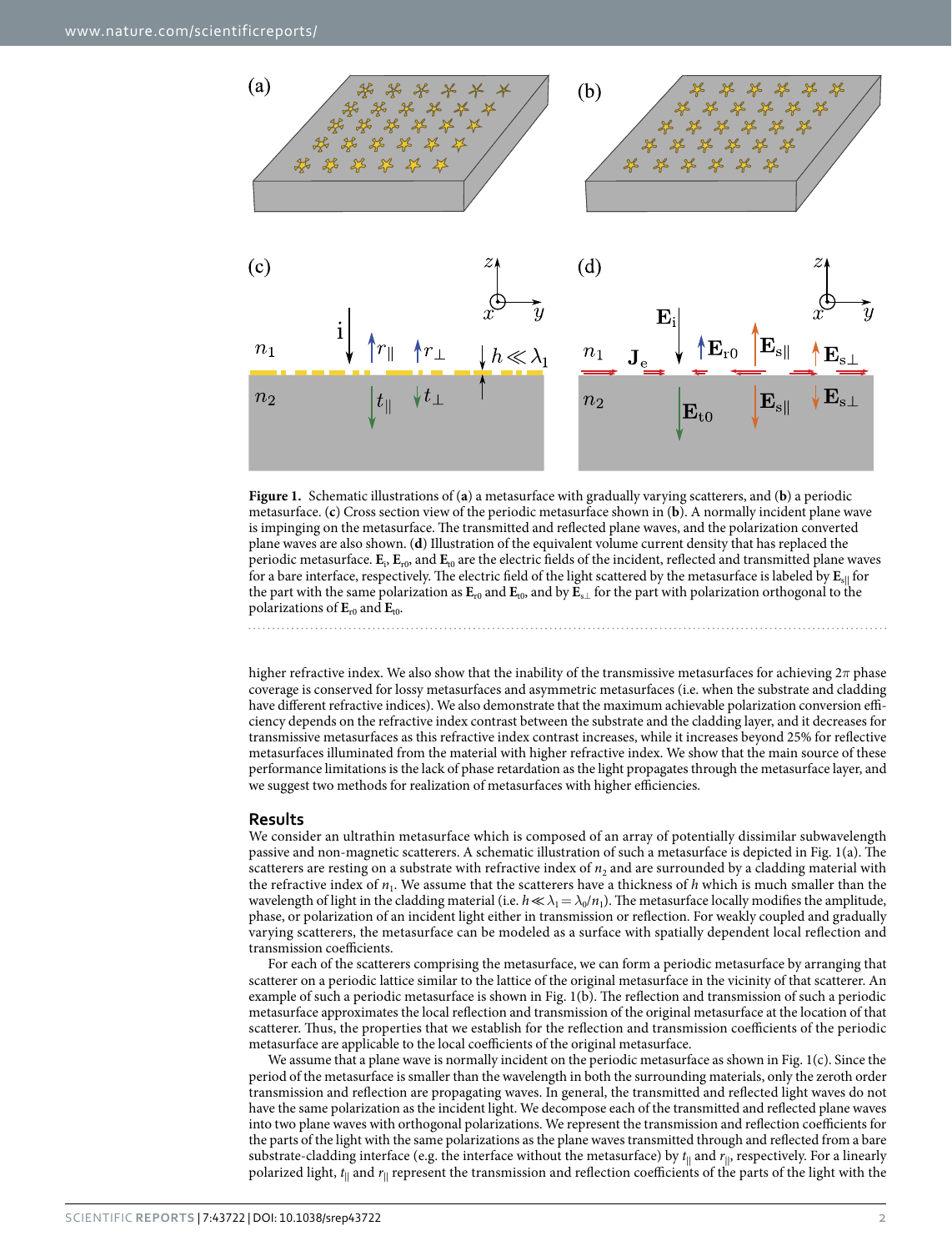same polarization as the incident light. These coefficients are the total transmission and reflection coefficients for a metasurface that does not modify the polarization. Polarization modification happens if the light reflected from or transmitted through the metasurface acquire some polarization component orthogonal to the polarization of a plane wave reflected from or transmitted through the bare interface. We represent the transmission and reflection coefficients for the parts of the light whose polarization has been converted to the orthogonal polarization by *t*⊥ and *r*⊥, respectively. We refer to *t*⊥ and *r*⊥ as polarization conversion coefficients. For example, if the incident plane wave is right handed circularly polarized then *t*|| and *t*⊥ are the transmission coefficients for the parts of the transmitted light which are right and left handed circularly polarized, respectively, while *r*|| and *r*⊥ are the reflection coefficients for the parts which are left and right handed circularly polarized, respectively.

Since the materials composing the periodic metasurface are non-magnetic, we can replace the entire metasurface by an equivalent volume electric current density

$$
\mathbf{J}_{\mathbf{e}} = -i\omega\varepsilon_0 (n_{\text{ms}}^2 - n_1^2) \mathbf{E},\tag{1}
$$

where  $\omega$  is the angular frequency of the incident light,  $\varepsilon_0$  is the vacuum permittivity,  $n_{\text{ms}}$  is the complex refractive index of the metasurface materials, and **E** is the total electric field<sup>[19](#page-7-2)</sup>. Note that  $J_e$  is nonzero only at the location of the metasurface, and is confined to the thickness *h* above the substrate as illustrated in [Fig. 1\(d\)](#page-1-0). According to the volume equivalence theorem, the light emitted by **J**e in the presence of the substrate-cladding interface is equal to the light scattered by the metasurface. The volume current density **J**e is also periodic with the same period as the periodic metasurface it has replaced; therefore, it emits into the substrate and top cladding materials only along the interface normal directions  $(\pm z$  directions in [Fig. 1\(c](#page-1-0) and d)).

To find the amplitudes of the plane waves emitted by **J**e into the cladding and substrate, we first find the amplitudes of the plane waves it emits when it is located in the material with the refractive index of  $n_1$ . For simplicity, we choose the coordinate system with *z*= 0 plane located at the middle of the metasurface layer; therefore, **J**e is confined to −*h*/2< *z*< *h*/2 slab region. The electric fields of the plane waves emitted by **J**e along the +*z* and −*z* directions right above (**E**<sup>+</sup>*z*) and below (**E**<sup>−</sup>*z*) the slab region are given by ref. [20](#page-7-3)

$$
\mathbf{E}_{\pm z} = \frac{-Z_0}{2n_1} e^{ik_1 \frac{h}{2}} \iiint \mathbf{J}_t e^{\mp ik_1 z} dxdydz = \frac{-Z_0}{2n_1} e^{ik_1 \frac{h}{2}} \int_{-\frac{h}{2}}^{\frac{h}{2}} \mathbf{I} e^{\mp ik_1 z} dz,
$$
\n(2)

where  $k_1 = n_1 2\pi/\lambda_0$ ,  $Z_0$  is the impedance of free space,  $J_t$  is the components of  $J_e$  parallel to the *xy* plane, and  $I \triangleq \iint J_1 dx dy$ . Since  $|k_1 z| < \pi h/\lambda_1 \ll 1$ , the  $\exp(\mp ik_1 z)$  term in (2) can be approximated by the first two terms of its Taylor series expansion

$$
\mathbf{E}_{\pm z} \approx \frac{-Z_0}{2n_1} e^{ik_1 \frac{h}{2}} \left( \int_{-\frac{h}{2}}^{\frac{h}{2}} \mathbf{I} \, \mathrm{d}z \mp ik_1 h \int_{-\frac{h}{2}}^{\frac{h}{2}} \frac{z}{h} \mathbf{I} \, \mathrm{d}z \right). \tag{3}
$$

Considering the polarity of the electric fields of the light emitted along  $\pm z$ , we can interpret the first term inside the parentheses in (3) as electric field emitted from an effective surface electric current and the second term as electric field emitted by an effective surface magnetic current. If  $\int_{-h/2}^{h/2}$  **Idz**  $\frac{1}{h/2}$  Idz is nonzero then the term corresponding to the surface electric current is the dominant term, and the electric fields of the optical waves emitted by  $J_e$ along the ±*z* directions are equal to each other. As we mentioned earlier, the light does not accumulate significant phase as it propagates through an ultrathin metasurface which operates based on creating a phase discontinuity. Therefore, the phase of the electric field **E** inside the metasurface layer and, according to (1), the phase of **J**e does not vary significantly along the propagation direction inside ultrathin metasurfaces. As a result,  $\int_{-h/2}^{h/2} \text{Id}z$  $\int h/2$  Idz would be nonzero and the amplitudes of the plane waves emitted by **J**<sub>c</sub> toward the  $\pm z$  directions would be equal to each other.

Some of the light emitted by **J**e toward the −*z* direction is reflected back at the substrate-cladding interface. We obtain the electric field amplitudes of the plane waves emitted by **J**e inside the substrate (**E**s<sup>−</sup>) and cladding (**E**s<sup>+</sup>) as

$$
\mathbf{E}_{s-} = t_0 \mathbf{E}_{-z},\tag{4}
$$

$$
\mathbf{E}_{s+} = \mathbf{E}_{+z} + e^{ik_1h} r_0 \mathbf{E}_{-z} \approx (1 + r_0) \mathbf{E}_{-z} = \mathbf{E}_{s-},
$$
\n(5)

where  $r_0 = (n_1 - n_2)/(n_1 + n_2)$  and  $t_0 = 2n_1/(n_1 + n_2)$  are respectively the reflection and transmission coefficients of the bare substrate-cladding interface for normally incident plane waves. To obtain (5), we have used  $\exp(ik_1h) \approx 1$ and the relation  $t_0=1+r_0$ . Since the electric fields of the optical waves scattered by the metasurface into the substrate and the cladding are equal to each other, we omit the + and − subscripts and represent both by **E**s. According to the superposition principle[19](#page-7-2), the total transmitted and reflected optical waves are the summation of the waves transmitted through and reflected from the bare substrate-cladding interface, plus the light emitted by **J**e. As shown in [Fig. 1\(d\)](#page-1-0), **E**s is decomposed into two plane waves with orthogonal polarizations. The parts of **E**<sup>s</sup> which have the same polarizations as  $E_{t_0}$  and  $E_{r_0}$  are represented by  $E_{s||}$ , and the parts which have polarizations orthogonal to them are shown by **E**s<sup>⊥</sup>.

Since the periodic metasurface is passive, the sum of the transmitted and reflected powers is equal to, or smaller than (for lossy metasurfaces) the incident power, that is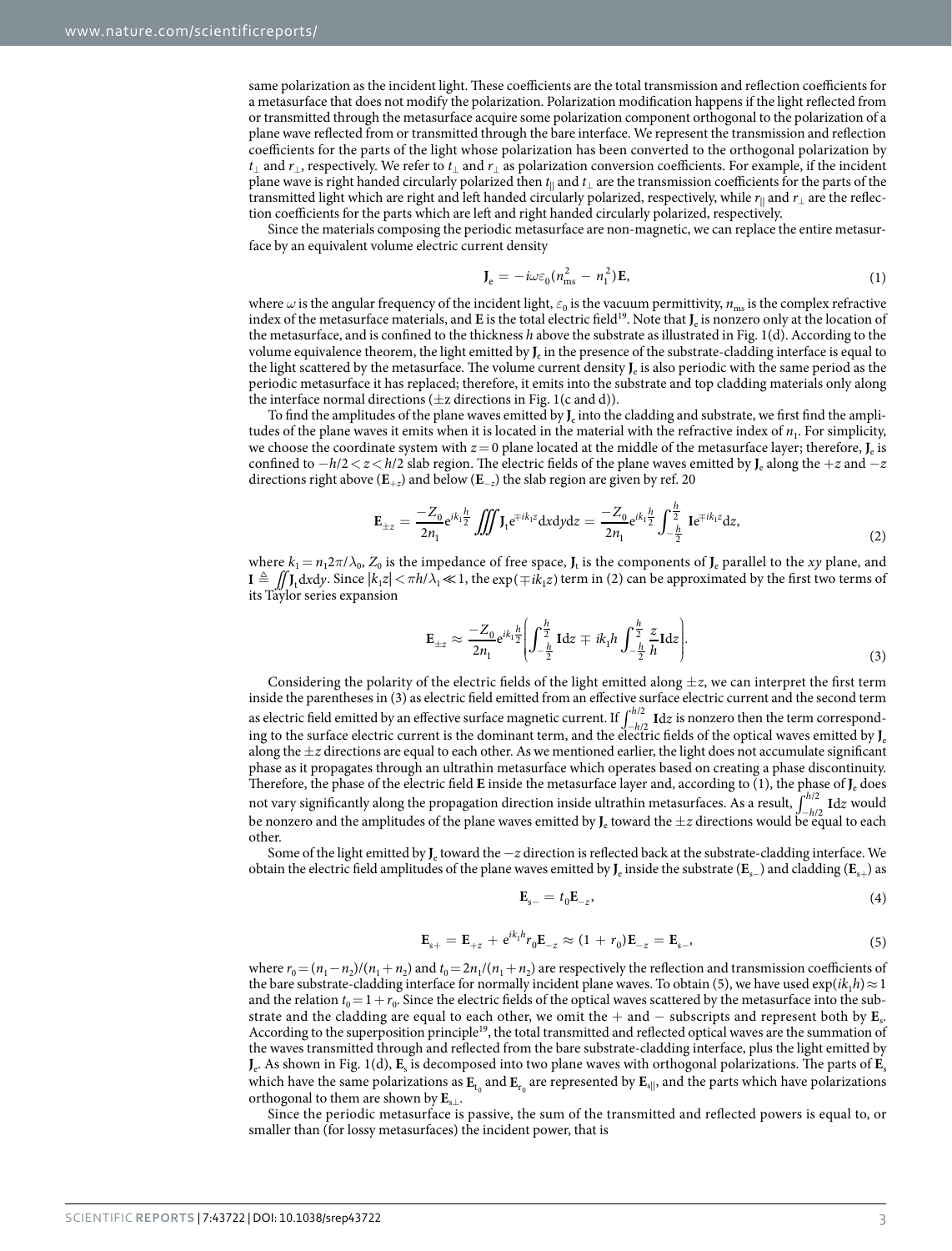$$
|t_{\parallel}|^2 + |r_{\parallel}|^2 + |t_{\perp}|^2 + |r_{\perp}|^2 \le 1.
$$
 (6)

For the bare interface we have

$$
\mathbf{E}_{t_0} = \mathbf{E}_i + \mathbf{E}_{r_0}.\tag{7}
$$

We can express the transmission and reflection coefficients of the periodic metasurface in terms of the electric field amplitudes as

$$
t_{\parallel} = \sqrt{\frac{n_2}{n_1}} \frac{\mathrm{E}_{\mathrm{t}_0} + \mathrm{E}_{\mathrm{s}\parallel}}{\mathrm{E}_{\mathrm{i}}},\tag{8}
$$

$$
r_{\parallel} = \frac{E_{r_0} + E_{s_{\parallel}}}{E_i},
$$
\n(9)

$$
t_{\perp} = \sqrt{\frac{n_2}{n_1}} \frac{\mathbf{E}_{s\perp}}{\mathbf{E}_i},\tag{10}
$$

$$
r_{\perp} = \frac{\mathbf{E}_{s\perp}}{\mathbf{E}_{i}}.\tag{11}
$$

Using (6) to (11), we find the fundamental relations of ultrathin metasurfaces as

$$
|t_{\parallel}|^2 + |r_{\parallel}|^2 + |t_{\perp}|^2 + |r_{\perp}|^2 \le 1,
$$
\n(12)

$$
r_{\parallel} = \sqrt{\frac{n_1}{n_2}} t_{\parallel} - 1, \tag{13}
$$

$$
r_{\perp} = \sqrt{\frac{n_1}{n_2}} t_{\perp}.
$$
\n(14)

By using a similar procedure, we can show (see Supplementary Information) that when the incident light is incident at an angle  $\theta_i$  with respect to the interface normal direction, relation (12) is still valid and metasurface relations (13) and (14) are modified as

$$
r_{\parallel} = \sqrt{\frac{n_1 \cos(\theta_i)}{n_2 \cos(\theta_r)}} t_{\parallel} - 1,
$$
\n(15)

$$
r_{\perp} = \sqrt{\frac{n_1 \cos(\theta_r)}{n_2 \cos(\theta_i)}} t_{\perp},
$$
\n(16)

for a transverse electric (TE) polarized incident plane wave, and as

$$
r_{\parallel} = \sqrt{\frac{n_1 \cos(\theta_r)}{n_2 \cos(\theta_i)}} t_{\parallel} - 1, \qquad (17)
$$

$$
r_{\perp} = \sqrt{\frac{n_1 \cos(\theta_i)}{n_2 \cos(\theta_r)}} t_{\perp}.
$$
\n(18)

for a transverse electric (TM) polarized incident light. Here, *θr* is the angle of refraction and cos (*θr*)=  $1 - (n_1/n_2)^2 \sin^2(\theta_i).$ 

The transmission and reflection coefficients of any periodic ultrathin metasurface satisfy (12)–(14). As we mentioned earlier, the local transmission and reflection coefficients of a metasurface with gradually enough varying parameters is similar to those of a periodic metasurface without the gradual variations of the metasurface. Therefore, the relations (12)–(14) are valid for the local transmission, reflection and polarization conversion coefficients of an ultrathin metasurface. It should be noted that the limitations expressed by  $(12)$ – $(14)$  are merely the results of deep subwavelength thickness of the metasurface, and are valid regardless of the potential absorption loss caused by metasurfaces. Material absorption loss will tighten the limit in (12) even further. More specifically, for a lossy metasurface the left hand side of (12) is equal to 1−*L*, where *L* is the fraction of the light absorbed by the metasurface.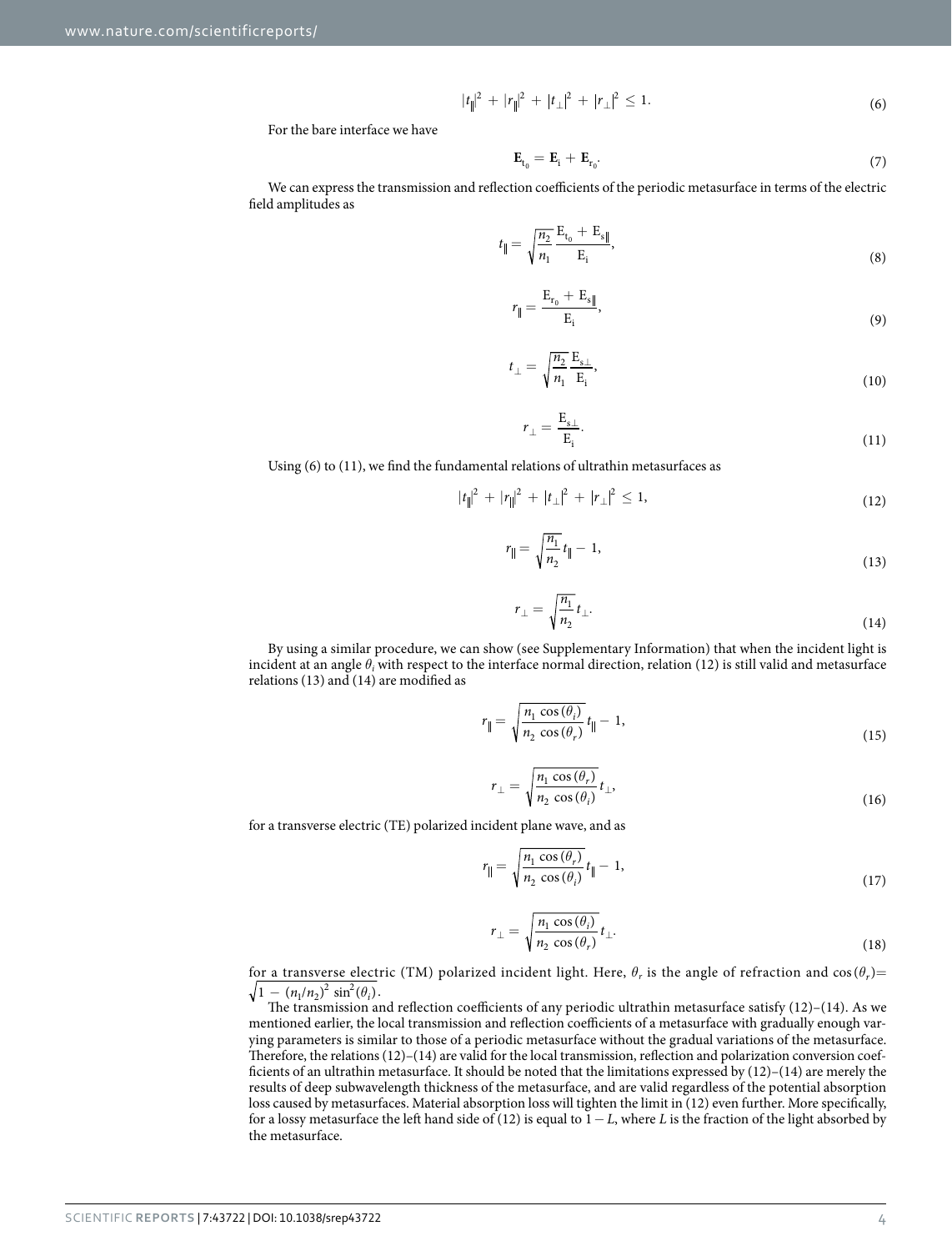

<span id="page-4-0"></span>**Figure 2. Accessible regions of the complex plane for the transmission and reflection coefficients of a metasurface for**  $n_2 > n1$ **.** 

In the following, as two example cases, we discuss the implications that the relations  $(12)-(14)$  have on the performance of reflective and transmissive metasurfaces designed for shaping the phase front, and modifying the polarization of a normally incident light.

**Phase Front Modification with Ultrathin Metasurfaces.** Consider an ultrathin metasurface which is designed to shape the phase front of an incident beam to a desired form without disturbing its polarization. For such a metasurface, by using (12) and (13), we find

$$
|t_{\parallel}|^{2} + \left| \sqrt{\frac{n_{1}}{n_{2}}}t_{\parallel} - 1 \right|^{2} \leq 1 - |t_{\perp}|^{2} - |r_{\perp}|^{2} \leq 1.
$$
\n(19)

We can also express (19) in terms of reflection coefficient as

$$
\frac{n_2}{n_1}|1 + r_{\parallel}|^2 + |r_{\parallel}|^2 \le 1.
$$
\n(20)

The inequalities (19) and (20) limit the transmission and reflection coefficients to two circles in the complex plane as shown in [Fig. 2.](#page-4-0) As we can see from [Fig. 2,](#page-4-0) the phase of the transmission coefficient is limited to the (−*π*/2, *π*/2) interval. Therefore, a transmissive ultrathin metasurface cannot provide full control over the phase of the transmitted light which has the same polarization as the incident light. A special case of this result for a lossless and reciprocal metasurface with  $n_1 = n_2$  is previously presented in ref. [18.](#page-7-1) When  $n_1 \le n_2$  (i.e. the light is incident from the material with the lower refractive index), the attainable reflection coefficients also only cover a phase range smaller than *π* and therefore an arbitrary reflective phase mask cannot be implemented using a metasurface. When the light is incident from the material with larger refractive index (i.e.  $n_1 > n_2$ ), the phase of the reflection coefficient might cover the full  $2\pi$  range, but if  $n_1$  and  $n_2$  are of the same order of magnitude then the reflection efficiency cannot be large for all phases. For example, if the ultrathin metasurface is fabricated on a silicon substrate with refractive index of  $n_1 = 3.48$  and cladded with air, then the reflection efficiency of an infrared light which is incident from the silicon side and is reflected with zero phase is smaller than  $(n_1 - n_2)^2$  $(n_1+n_2)^2=31\%$ .

**Polarization Manipulation using Ultrathin Metasurfaces.** Ultrathin metasurfaces can also be designed to modify the polarization of an incident light. Polarization modification is achieved by converting the polarization of all or part of the incident light to a polarization orthogonal to that of the incident light. For such metasurfaces, by using (12)–(14) we obtain

$$
|t_{\perp}|^{2}\left(1+\frac{n_{1}}{n_{2}}\right)\leq 1-|t_{\parallel}|^{2}-\left|\sqrt{\frac{n_{1}}{n_{2}}}t_{\parallel}-1\right|^{2}.
$$
\n(21)

The right hand side of (21) can be simplified further as

$$
1 - |t_{\parallel}|^2 - \left| \sqrt{\frac{n_1}{n_2}} t_{\parallel} - 1 \right|^2 = 2 \sqrt{\frac{n_1}{n_2}} \operatorname{Re} \{ t_{\parallel} \} - \left( 1 + \frac{n_1}{n_2} \right) |t_{\parallel}|^2
$$
  

$$
\leq 2 \sqrt{\frac{n_1}{n_2}} |t_{\parallel}| - \left( 1 + \frac{n_1}{n_2} \right) |t_{\parallel}|^2 \leq \frac{n_1}{(n_1 + n_2)}.
$$
 (22)

The left hand side of the last inequality in (22) is a quadratic function of  $|t_{\parallel}|$ , and the right hand side of the inequality represents the maximum of this quadratic function. By combining (21) and (22) we find the limit on the polarization conversion efficiency of the transmitted light as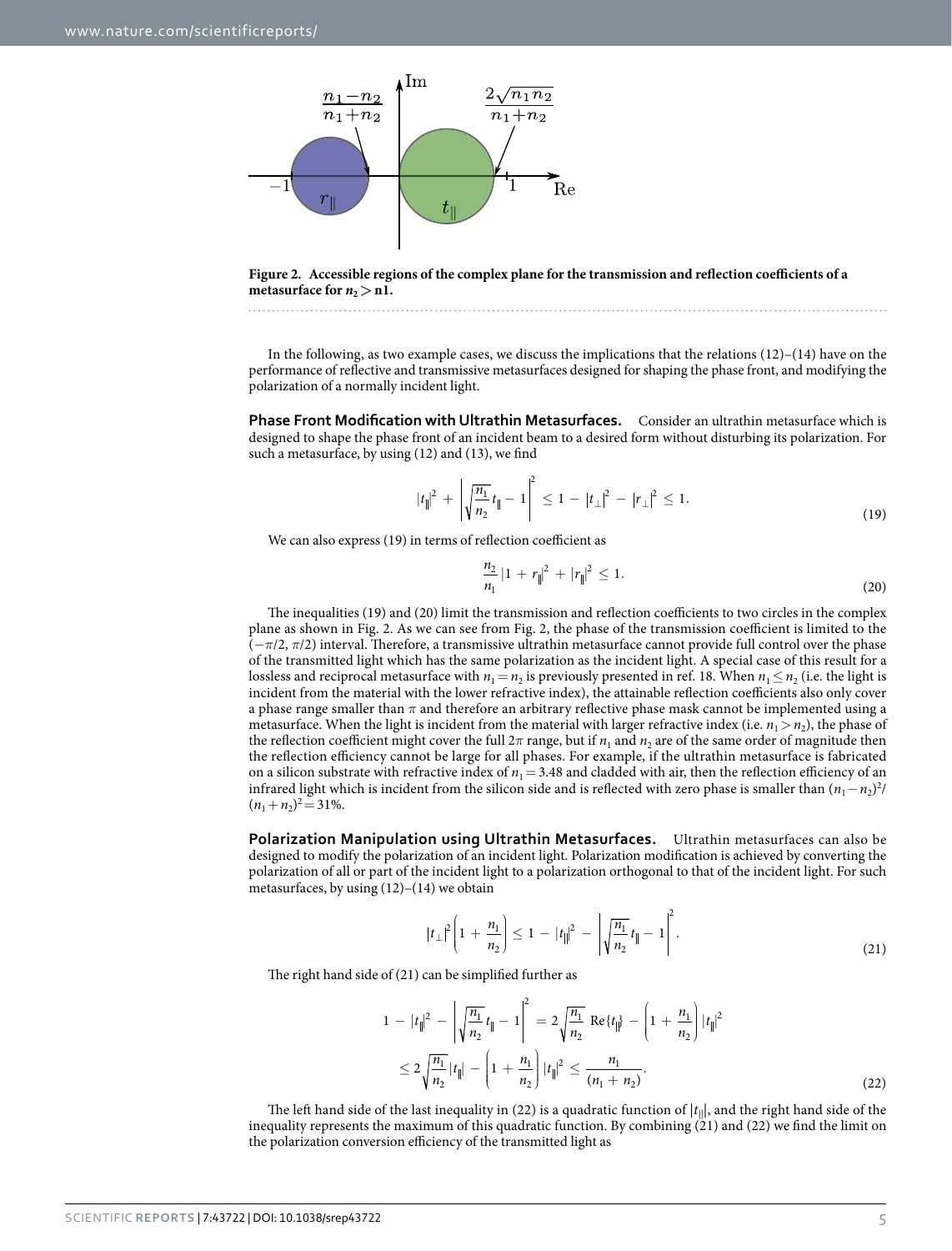

<span id="page-5-0"></span>**Figure 3.** (**a**) Regions of the complex plane admissible for the polarization conversion coefficients *t*⊥ and *r*⊥. (**b**) Maximum polarization conversion efficiency for a transmissive and reflective ultrathin metasurface as a function of the ratio of the refractive index of the substrate to that of the cladding.

$$
|t_{\perp}|^2 \le \frac{n_1 n_2}{(n_1 + n_2)^2},\tag{23}
$$

and by using (14) we obtain the limit on the polarization conversion efficiency in reflection as

$$
|r_{\perp}|^2 \le \frac{n_1^2}{(n_1 + n_2)^2}.
$$
 (24)

The inequalities (23) and (24) limit the performance of a metasurface designed to manipulate the light's polarization. For example, the maximum efficiency of a transmissive metasurface half-wave plate which rotates the polarization of a linearly polarized beam by 90 degrees, and is fabricated on a fused silica substrate with the refractive index of  $n_2$  = 1.44 is about 24%. As another example, a transmissive metasurface quarter-wave plate fabricated on the fused silica substrate cannot be more than 48% efficient in converting the polarization from linear to circular. Similar limits can be established for efficiencies of any metasurface that modifies the polarization of light. We note that (23) reduces to |*t*⊥| <sup>2</sup>= 0.25% which has been previously shown for a lossless and reciprocal metasurface when  $n_1 = n_2$ <sup>[18](#page-7-1)</sup>. We note that this limit is tight, and polarization conversion efficiencies approaching the limit have been recently reported[21](#page-7-4). [Figure 3\(a\)](#page-5-0) shows the values in the complex plane that *t*<sup>⊥</sup> and *r*⊥ can achieve. As this figure shows, the phases of *t*⊥ and *r*⊥ may take any values in the (0, 2*π*) interval, but the transmission and reflection efficiencies are limited to the values enforced by (23) and (24), respectively. Therefore, a limited efficiency transmissive phase mask which imposes an arbitrary phase profile might be implemented using a metasurface if we allow the polarization of the phase shifted transmitted light to be orthogonal to that of the incident light. Such metasurfaces which implement phase masks corresponding to a lens and an axicon have been previously reported<sup>[5](#page-6-6)</sup>.

The maximum polarization conversion efficiencies for a metasurface as a function of the ratio of the substrate to cladding refractive indices have been plotted in [Fig. 3\(b\).](#page-5-0) As this figure shows, a single transmissive metasurface cannot change the polarization with an efficiency more than 25%. However, the efficiency of a single layer reflective metasurface can be higher if the light is impinging on the metasurface from the higher index material.

#### **Discussion**

The approximation of the local transmission and reflection coefficients of a gradient metasurface with those of a periodic one composed of the same shape scatterers has been successfully used in many metasurface designs reported so far. Although we have also used this assumption here, its accuracy is not essential in the derivation of the limits because we do not use this assumption directly. The main assumption used is the locality of the scattering from the metasurface which allows for defining local transmission and reflection coefficients and the local conservation of energy (i.e. (6)). We also note that, because of the continuity of the tangential electric field at the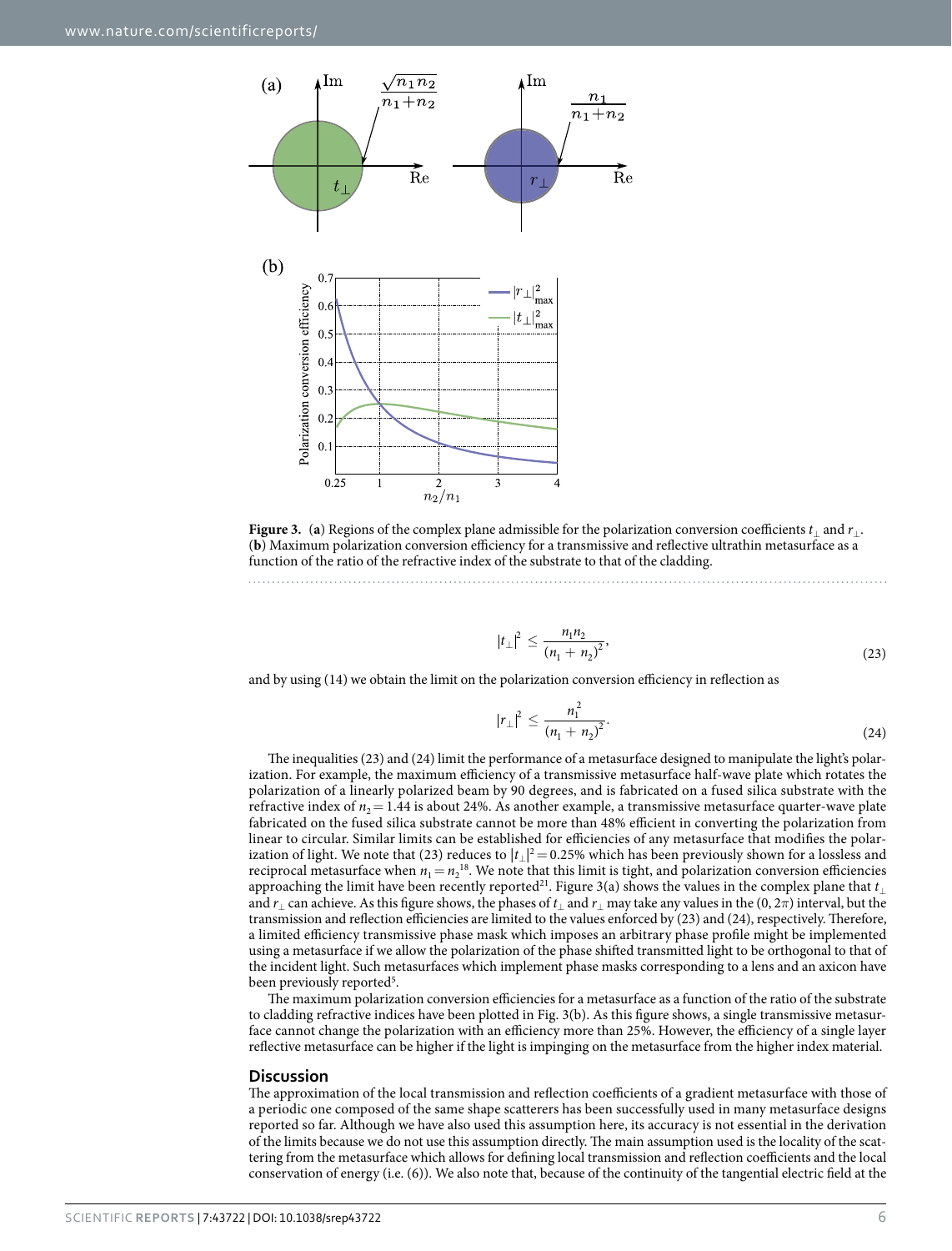metasurface interface, nonlocal ultrathin metasurfaces also scatter light symmetrically (i.e. have equal scattered electric field amplitudes) in the substrate and cladding; however, the results presented here are expressed in terms of local transmission and reflection coefficients and cannot be directly applied to them.

The limitations we presented here are results of the non-directionality of the scattering by the ultrathin metasurfaces. In other words, the scattered electric field of an ultrathin metasurface is equal in both the substrate and the cladding layers. Therefore, to overcome these limitations, it is essential to break this symmetric scattering. From (3), we see that the asymmetric emission can only be achieved if the anti-symmetric term (which corresponds to an effective magnetic current) becomes comparable to the symmetric term. For this to happen,  $\int_{-h/2}^{h/2}$ **I**dz  $\int_{h/2}^{h/2}$  **I**dz should be smaller than  $\int_{-h/2}^{h/2} z/h \, \mathrm{Id}$  *z h***I** dz <sup>/2</sup>  $z/h$ Idz which requires the phase of I and thus  $J_e$  to vary at least by  $\pi$  as a  $\frac{\partial^2 f}{\partial x^2}$  function of *z* within the thickness of the metasurface. As we discussed, this cannot happen for a single layer ultrathin metasurface. However, a multilayer metasurface might be designed such that the phase of **I** varies among different layers. This has been shown in the microwave regime<sup>[16,](#page-6-10)22-26</sup>, and more recently, at optical wavelengths<sup>[18,](#page-7-1)27-30</sup>. Nevertheless, since the anti-symmetric term is proportional to *k*1*h*, for it to become comparable to the symmetric term, large values of effective current density are required which lead to large absorption losses. This is in agreement with the operation of the multilayer metasurfaces close to resonances where the values of the effective current density are large. We also note that the presented limits are valid for local reflection and transmission coefficients of an interface containing a single layer metasurface, and optical response of a structure containing multiple cascaded interfaces, in general, is not bound by these limits and can be computed using well-known techniques such as the transfer matrix method<sup>[31](#page-7-7)</sup>.

Another approach for overcoming the ultrathin metasurface limits is to use thicker scatterers. Scatterers with a thickness on the order of a wavelength may scatter the light with unequal electric fields into the substrate and cladding layers; therefore, their operations are not limited by the fundamental ultrathin metasurface relations. If we use lossy materials such as gold or silver then thick scatterers absorb significantly, and the absorption limits the efficiency of such metastructures<sup>32</sup>. In this case, the solution is to replace the metal with a low loss dielectric. Indeed, achieving performances beyond the ultrathin metasurface limits have been recently achieved using 1D high contrast gratings<sup>33,34</sup> and high contrast transmitarrays<sup>35-51</sup>. High contrast transmitarrays are composed of an array of two dimensional dissimilar dielectric scatterers with the thickness on the order of a wavelength which are arranged on a periodic lattice. Highly efficient phase and polarization control in transmission<sup>[40](#page-7-12),[41](#page-7-13),[44,](#page-7-14)47</sup> and reflection<sup>43</sup> without altering the polarization (which are fundamentally unachievable using ultrathin metasurfaces) have been experimentally demonstrated.

#### **Conclusion**

We showed that the local transmission, reflection and polarization conversion coefficients of a non-magnetic passive ultrathin metasurface satisfy a set of fundamental relations. These fundamental relations enforce some theoretical limitations on the complex values of these coefficients. We demonstrated that these theoretical limitations are the direct results of the lack of significant phase retardation during the light propagation through the metasurface layer. We can use two approaches to overcome the limitations of ultrathin single layer metasurfaces: cascading ultrathin metasurfaces with other ultrathin metasurfaces, or using high contrast transmitarrays. The latter approach not only is not restricted by the ultrathin metasurface fundamental relations but also does not suffer from the material absorption loss.

#### **References**

- <span id="page-6-0"></span>1. Kildishev, A. V., Boltasseva, A. & Shalaev, V. M. Planar photonics with metasurfaces. *Science* **339,** 1232009, doi: 10.1126/ science.1232009 (2013).
- <span id="page-6-1"></span>2. Yu, N. & Capasso, F. Flat optics with designer metasurfaces. *Nat. Mater.* **13,** 139–50, doi: 10.1038/NMAT3839 (2014).
- <span id="page-6-2"></span>3. Huang, F. M., Kao, T. S., Fedotov, V. a., Chen, Y. & Zheludev, N. I. Nanohole array as a lens. *Nano Lett.* **8,** 2469–72, doi: 10.1021/ nl801476v (2008).
- <span id="page-6-5"></span>4. Yu, N. *et al.* Light propagation with phase discontinuities: generalized laws of reflection and refraction. *Science* **334,** 333–7, doi: 10.1126/science.1210713 (2011).
- <span id="page-6-6"></span>5. Aieta, F. *et al.* Aberration-free ultrathin flat lenses and axicons at telecom wavelengths based on plasmonic metasurfaces. *Nano Lett.* **12,** 4932–6, doi: 10.1021/nl302516v (2012).
- 6. Ni, X., Ishii, S., Kildishev, A. V. & Shalaev, V. M. Ultra-thin, planar, Babinet-inverted plasmonic metalenses. *Light Sci. Appl*. **2,** e72, doi: 10.1038/lsa.2013.28 (2013).
- <span id="page-6-3"></span>7. Liu, L. *et al.* Broadband metasurfaces with simultaneous control of phase and amplitude. *Adv. Mater.* **26,** 5031–5036, doi: 10.1002/ adma.201401484 (2014).
- <span id="page-6-4"></span>8. Papakostas, A. *et al.* Optical manifestations of planar chirality. *Phys. Rev. Lett.* **90,** 107404, doi: 10.1103/PhysRevLett.90.107404 (2003).
- 9. Elliott, J., Smolyaninov, I., Zheludev, N. & Zayats, A. Wavelength dependent birefringence of surface plasmon polaritonic crystals. *Phys. Rev. B* **70,** 233403, doi: 10.1103/PhysRevB.70.233403 (2004).
- 10. Zhao, Y. & Alù, A. Manipulating light polarization with ultrathin plasmonic metasurfaces. *Phys. Rev. B* **84,** 205428, doi: 10.1103/ PhysRevB.84.205428 (2011).
- 11. Yu, N. *et al.* A broadband, background-free quarter-wave plate based on plasmonic metasurfaces. *Nano Lett.* **12,** 6328–33, doi: 10.1021/nl303445u (2012).
- 12. Pors, A. *et al.* Plasmonic metamaterial wave retarders in reflection by orthogonally oriented detuned electrical dipoles. *Opt. Lett.* **36,** 1626–8, doi: 10.1364/OL.36.001626 (2011).
- <span id="page-6-7"></span>13. Genevet, P. *et al.* Ultra-thin plasmonic optical vortex plate based on phase discontinuities. *Appl. Phys. Lett.* **100,** 013101, doi: 10.1063/1.3673334 (2012).
- <span id="page-6-8"></span>14. Karimi, E. *et al.* Generating optical orbital angular momentum at visible wavelengths using a plasmonic metasurface. *Light: Science & Applications* **3,** e167, doi: 10.1038/lsa.2014.48 (2014).
- <span id="page-6-9"></span>15. Hu, D. *et al.* Ultrathin terahertz planar elements. *Adv. Opt. Mater.* **1,** 186–191, doi: 10.1002/adom.201200044 (2013).
- <span id="page-6-10"></span>16. Pfeiffer, C. & Grbic, A. Metamaterial Huygens' surfaces: tailoring wave fronts with reflectionless sheets. *Phys. Rev. Lett.* **110,** 197401, doi: 10.1103/PhysRevLett.110.197401 (2013).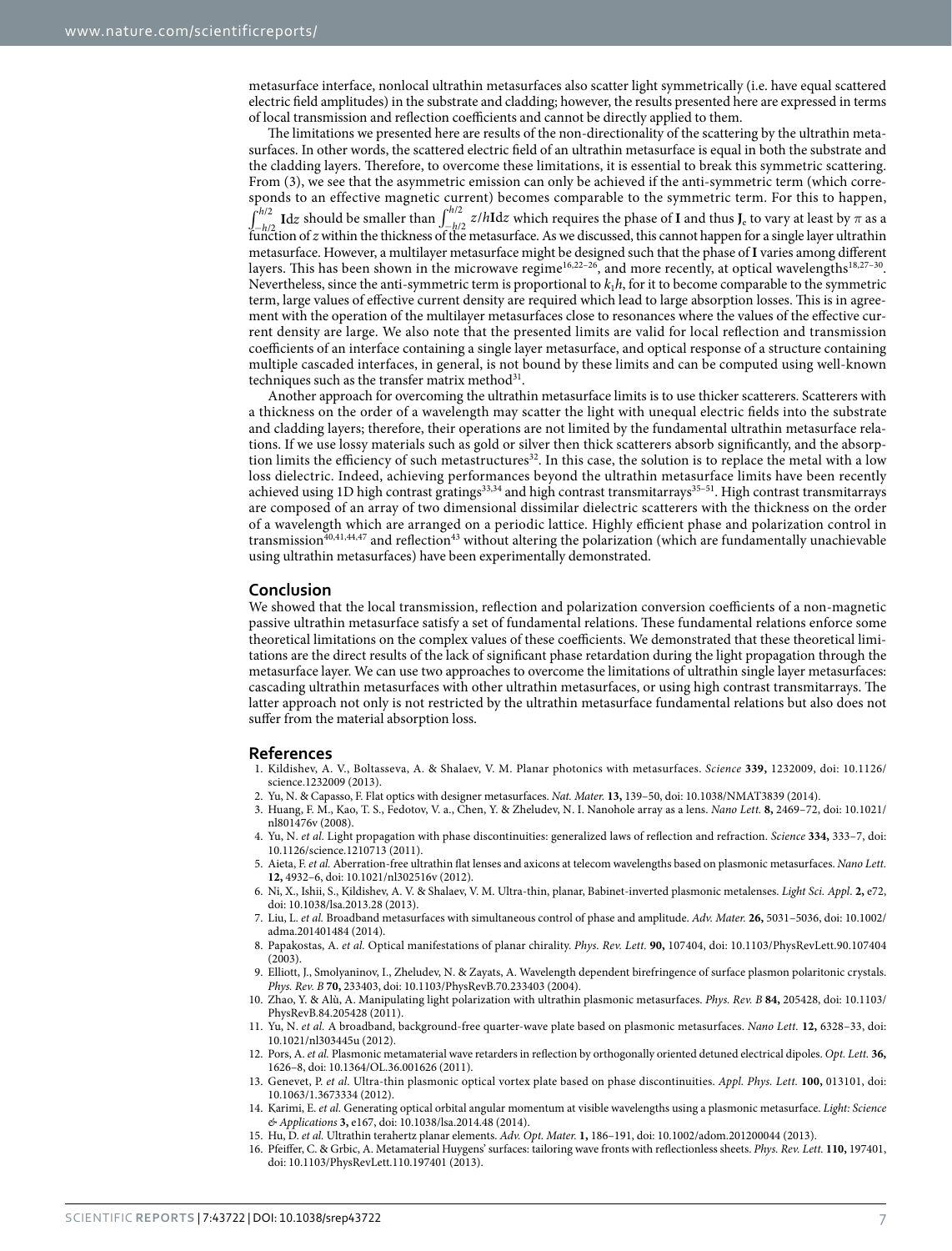- <span id="page-7-0"></span>17. Datthanasombat, S. *et al.* Layered lens antennas. In *Antennas and Propagation Society International Symposium, 2001. IEEE*, vol. 2, 777–780 vol. 2, doi: 10.1109/APS.2001.959839 (2001).
- <span id="page-7-1"></span>18. Monticone, F., Estakhri, N. M. & Alù, A. Full control of nanoscale optical transmission with a composite metascreen. *Phys. Rev. Lett.* **110,** 203903, doi: 10.1103/PhysRevLett.110.203903 (2013).
- <span id="page-7-2"></span>19. Balanis, C. A. *Advanced Engineering Electromagnetics* (John Wiley & Sons, New York, 1989).
- <span id="page-7-4"></span><span id="page-7-3"></span>20. Collin, R. E. *Field Theory of Guided Waves*, 2nd edn (Wiley-IEEE Press, 1990).
- 21. Ding, X. *et al.* Ultrathin pancharatnam–berry metasurface with maximal cross-polarization efficiency. *Adv. Mater.* **27,** 1195–1200, doi: 10.1002/adma.201405047 (2015).
- <span id="page-7-5"></span>22. McGrath, D. Planar three-dimensional constrained lenses. *IEEE Trans. Antennas Propag*. **34,** 46–50, doi: 10.1109/TAP.1986.1143726  $(1986)$
- 23. Stute, P., Uniiwrsitj, S., Collejie, S. & Pozar, D. Flat lens antenna concept using aperture coupled microstrip patches. *Electron. Lett.* **32,** 2109, doi: 10.1049/el:19961451 (1996).
- 24. Encinar, J. & Zornoza, J. Broadband design of three-layer printed reflectarrays. *IEEE Trans. Antennas Propag*. **51,** 1662–1664, doi: 10.1109/TAP.2003.813611 (2003).
- 25. Yang, F. & Rahmat-Samii, Y. Reflection phase characterizations of the EBG ground plane for low profile wire antenna applications. *IEEE Trans. Antennas Propag*. **51,** 2691–2703, doi: 10.1109/TAP.2003.817559 (2003).
- 26. Ryan, C. G. M. *et al.* A wideband transmitarray using dual-resonant double square rings. *IEEE Trans. Antennas Propag*. **58,** 1486–1493, doi: 10.1109/TAP.2010.2044356 (2010).
- <span id="page-7-6"></span>27. Pors, A. & Bozhevolnyi, S. I. Plasmonic metasurfaces for efficient phase control in reflection. *Opt. Express* **21,** 27438, doi: 10.1364/ OE.21.027438 (2013).
- 28. Huang, Y. *et al.* Phase-gradient gap-plasmon metasurface based blazed grating for real time dispersive imaging. *Appl. Phys. Lett.* **104,** 161106, doi: 10.1063/1.4872170 (2014).
- 29. Zheng, G. *et al.* Metasurface holograms reaching 80% efficiency. *Nat. Nanotechnol*. **10,** 308–12, doi: 10.1038/nnano.2015.2 (2015).
- 30. Qin, F. *et al.* Hybrid bilayer plasmonic metasurface efficiently manipulates visible light. *Sci. Adv*. **2,** doi: 10.1126/sciadv.1501168 (2016).
- <span id="page-7-7"></span>31. Yariv, A. & Yeh, P. Photonics: optical electronics in modern communications. *The Oxford series in electrical and computer engineering*, 6th edn (Oxford University Press, New York, 2007).
- <span id="page-7-8"></span>32. Verslegers, L. *et al.* Planar lenses based on nanoscale slit arrays in a metallic film. *Nano Lett.* **9,** 235–8, doi: 10.1021/nl802830y (2009).
- <span id="page-7-9"></span>33. Fattal, D., Li, J., Peng, Z., Fiorentino, M. & Beausoleil, R. G. Flat dielectric grating reflectors with focusing abilities. *Nature Photon*. **4,** 466–470, doi: 10.1038/nphoton.2010.116 (2010).
- <span id="page-7-10"></span>34. Lu, F., Sedgwick, F. G., Karagodsky, V., Chase, C. & Chang-Hasnain, C. J. Planar high-numerical-aperture low-loss focusing reflectors and lenses using subwavelength high contrast gratings. *Opt. Express* **18,** 12606–14, doi: 10.1364/OE.18.012606 (2010).
- <span id="page-7-11"></span>35. Warren, M. E., Smith, R. E., Vawter, G. A. & Wendt, J. R. High-efficiency subwavelength diffractive optical element in gaas for 975nm. *Opt. Lett*. **20,** 1441–3, doi: 10.1364/OL.20.001441 (1995).
- 36. Lalanne, P., Astilean, S., Chavel, P., Cambril, E. & Launois, H. Blazed binary subwavelength gratings with efficiencies larger than those of conventional echelette gratings. *Opt. Lett.* **23,** 1081, doi: 10.1364/ol.23.001081 (1998).
- 37. Astilean, S., Lalanne, P., Chavel, P., Cambril, E. & Launois, H. High-efficiency subwavelength diffractive element patterned in a highrefractive-index material for 633nm. *Opt. Lett.* **23,** 552–4, doi: 10.1364/OL.23.000552 (1998).
- 38. Lalanne, P. Waveguiding in blazed-binary diffractive elements. *J. Opt. Soc. Am. A* **16,** 2517–2520, doi: 10.1364/Josaa.16.002517 (1999).
- 39. Lalanne, P., Astilean, S., Chavel, P., Cambril, E. & Launois, H. Design and fabrication of blazed binary diffractive elements with sampling periods smaller than the structural cutoff. *J. Opt. Soc. Am. A* **16,** 1143–1156, doi: 10.1364/Josaa.16.001143 (1999).
- <span id="page-7-12"></span>40. Vo, S. *et al.* Sub-wavelength grating lenses with a twist. *IEEE Photon. Technol. Lett*. **26,** 1–1, doi: 10.1109/LPT.2014.2325947 (2014).
- <span id="page-7-13"></span>41. Arbabi, A. *et al.* Controlling the phase front of optical fiber beams using high contrast metastructures. In CLEO: 2014, STu3M.4 (Optical Society of America, San Jose, California), doi: 10.1364/CLEO\_SI.2014.STu3M.4 (2014).
- 42. Arbabi, A., Horie, Y., Ball, A. J., Bagheri, M. & Faraon, A. Subwavelength-thick lenses with high numerical apertures and large efficiency based on high-contrast transmitarrays. *Nat. Commun.* **6,** 7069, doi: 10.1038/ncomms8069 (2015).
- <span id="page-7-16"></span>43. Arbabi, A., Horie, Y. & Faraon, A. Planar retroreflector. In *CLEO: 2014,* STu3M.5 (Optical Society of America, San Jose, California), doi: 10.1364/CLEO\_SI.2014.STu3M.5 (2014).
- <span id="page-7-14"></span>44. Arbabi, A., Horie, Y., Bagheri, M. & Faraon, A. Dielectric metasurfaces for complete control of phase and polarization with subwavelength spatial resolution and high transmission. *Nat. Nanotechnol*. **10,** 937–43, doi: 10.1038/nnano.2015.186 (2015).
- 45. Decker, M. *et al.* High-efficiency dielectric huygens surfaces. *Adv. Opt. Mater.* **3,** 813–820, doi: 10.1002/adom.201400584 (2015). 46. Moitra, P., Slovick, B. A., Gang Yu, Z., Krishnamurthy, S. & Valentine, J. Experimental demonstration of a broadband all-dielectric metamaterial perfect reflector. *Appl. Phys. Lett.* **104,** 171102, doi: 10.1063/1.4873521 (2014).
- <span id="page-7-15"></span>47. Arbabi, A., Briggs, R. M., Horie, Y., Bagheri, M. & Faraon, A. Efficient dielectric metasurface collimating lenses for mid-infrared quantum cascade lasers. *Opt. Express* **23,** 33310–33317, doi: 10.1364/OE.23.033310 (2015).
- 48. Arbabi, E., Arbabi, A., Kamali, S. M., Horie, Y. & Faraon, A. Multiwavelength metasurfaces through spatial multiplexing. *Sci. Rep*. **6,** 32803, doi: 10.1038/srep32803 (2016).
- 49. Arbabi, E., Arbabi, A., Kamali, S. M., Horie, Y. & Faraon, A. High efficiency double-wavelength dielectric metasurface lenses with dichroic birefringent meta-atoms. *Opt. Express* **24,** 18468–18477, doi: 10.1364/OE.24.018468 (2016).
- 50. Kamali, S. M., Arbabi, A., Arbabi, E., Horie, Y. & Faraon, A. Decoupling optical function and geometrical form using conformal flexible dielectric metasurfaces. *Nat. Commun.* **7,** 11618, doi: 10.1038/ncomms11618 (2016).
- 51. Arbabi, A. *et al.* Miniature optical planar camera based on a wide-angle metasurface doublet corrected for monochromatic aberrations. *Nat. Commun.* **7,** 13682, doi: 10.1038/ncomms13682 (2016).

### **Acknowledgements**

This work was supported by Caltech/JPL president and director fund (PDF). The authors would like to thank Dr. David Fattal, Dr. Nader Engheta, and Dr. Shanhui Fan for useful discussions.

#### **Author Contributions**

A.A. conceived the idea. A.A. and A.F. prepared the manuscript.

### **Additional Information**

**Supplementary information** accompanies this paper at <http://www.nature.com/srep>

**Competing Interests:** The authors declare no competing financial interests.

**How to cite this article:** Arbabi, A. and Faraon, A. Fundamental limits of ultrathin metasurfaces. *Sci. Rep.* **7**, 43722; doi: 10.1038/srep43722 (2017).